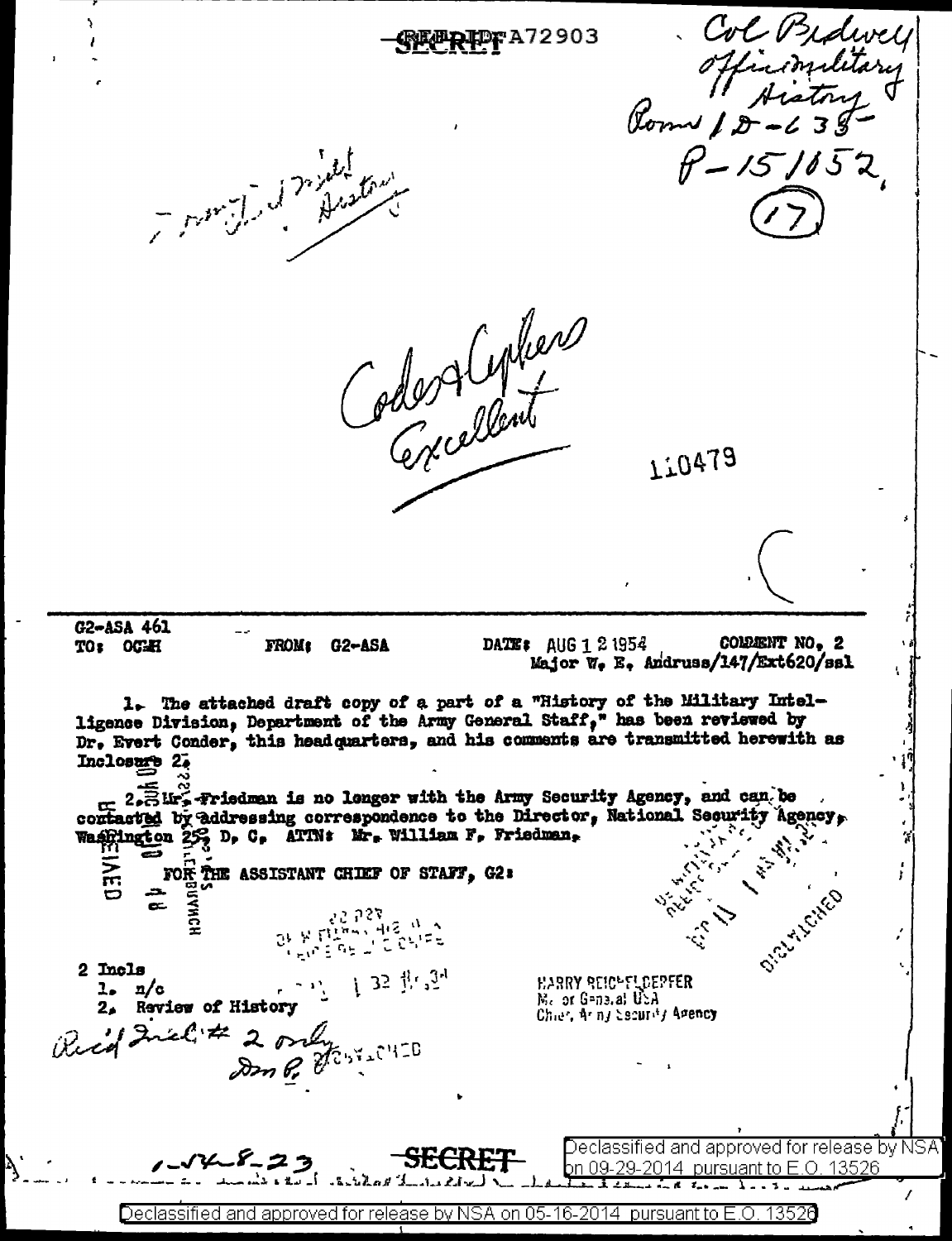REF ID:A72903

SECRET Freedman of L.

### **Codes and Ciphers**

The situation existing during the latter part of 1921 with reference to "ar Department activities connected with codes and ciphers was highly complicated Although the ACofS G-2 continued to exercise full general staff supervision over the conduct of such activities, an official agreement had recently been concluded wherein the Chief Signal Officer would assume the sole responsibility for the future conduct of all code and cipher compilation (eryptography) On the other hand, the joint Tar-State Cipher Bureau, under Mr. Yardley in New York City, was still performing weather the entire code and cipher solution function (cryptanalysis) for the Arny, while The Adjutant General remained charged with printing, storing, issuing, and accounting for all crypto-materials As an additional involverent, the Navy Iepartnent recently had decided to build up a strong code and cipher organization of its , semit own and these elements often appeared to be in active competition  $\ast$ with the corresponding Army units. \*

Friedman, "History SIS," Secret, pp. 13-14, "

أحسن با بدابرد)) مەتەنگ

トー いれ

エルニノー 士

لمنكاسه لتعمد

Regardless of the many handicaps inherent in this faulty  $\ldots$ system of divided control, a large measure of important progress concerning code and oipher work could still be reported Thus. shortly after the conclusion of Forld Far I, Mr Yardley managed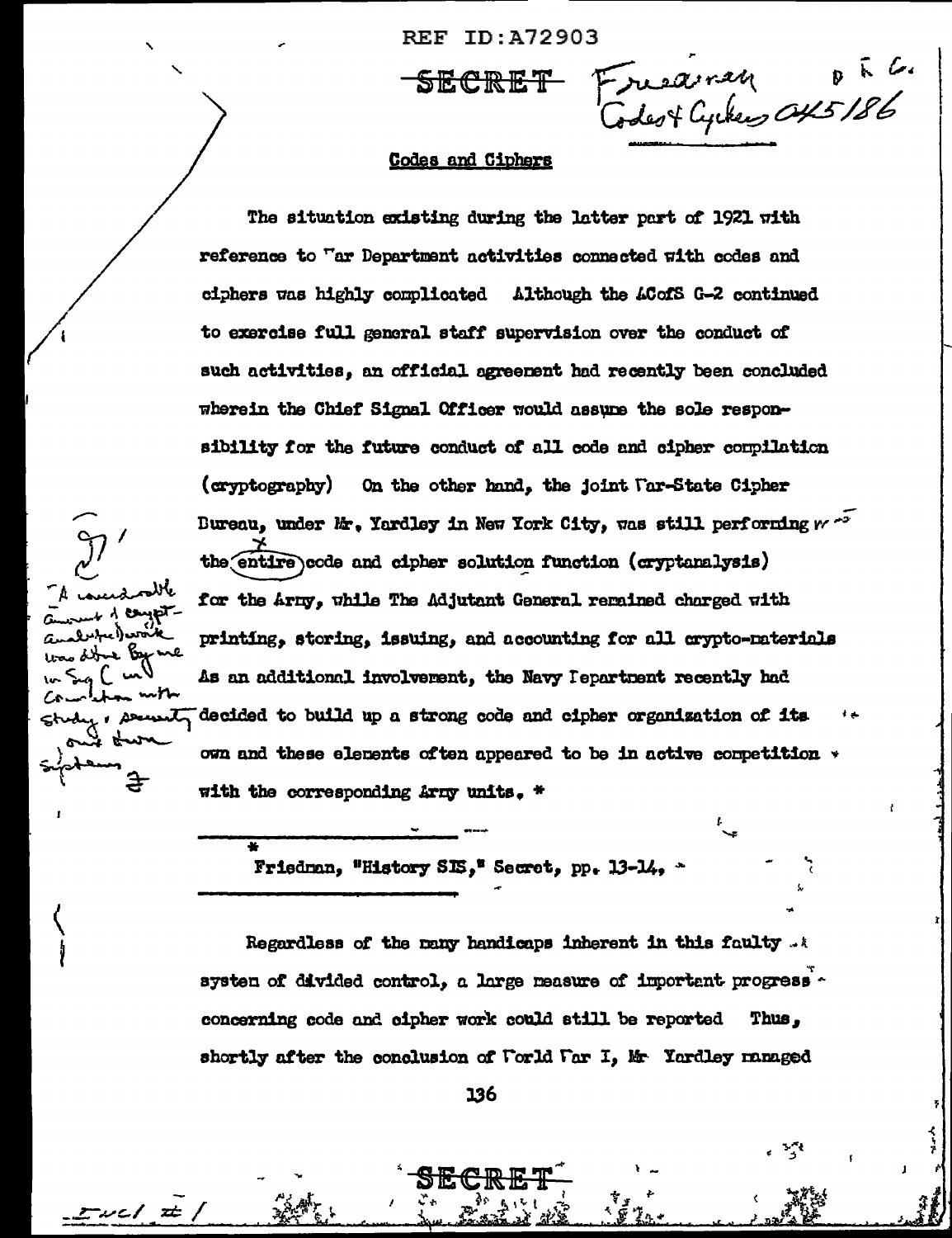**REF ID:A72903** <u>SECRET</u>

 $\mathcal{L}_{\mathcal{L}_{\mathcal{L}}}$ 

The key figure in the rapidly developing Signal Corps cryptcgraphic effort was Mr William F. Friedman A real veteran of this type of endoavor, Mr Friedran was one of the nembaxis of the select group of cryptographers originally employed by Hr George Fabyan at the Biverbank Laboratories in Geneva, Illinois, in the faturation assistance to the Government by way of establishing a unit for the politic Code and ciples mess ages sbramed in vanins wageiby several Depart works of Fillian Shakespeare. \* (Additionally, as a first) State, War Nay Justice) none of which ar that time had any p <u>wavk</u> ده . What work Fabyan, op. cit., passing ے لاہ م (lieutenant in the Signal Corps during Porld Far I, he continued ) is  $\sqrt{2}$ 

to perform responsible cryptographic assignments both in HID and with the G-2 Section of the AEF in France Following the Armistice, however, with the Signal Corps desiring to grant him a permanent Army countssion, the examining physicians unfortunately detected a "functional heart disturbance," and favorable action could not be taken in his case Nevertheless, he was inmediately hired on an individual contractual basis by the Chief Signal Officer for the purpose of compiling a badly needed set of new Uar Department codes. On 16 November 1921, when he finally could be given permanent tenure as a Far Department civilian employee, he was appointed to become Chief Cryptonalyst for the Signal Corps and placed in charge of a newly formed Code and Cipher Compilation Section of the Research and Development Division, Office of the Chief Signal Officer \*

**ICE** 

<del>SECRET</del>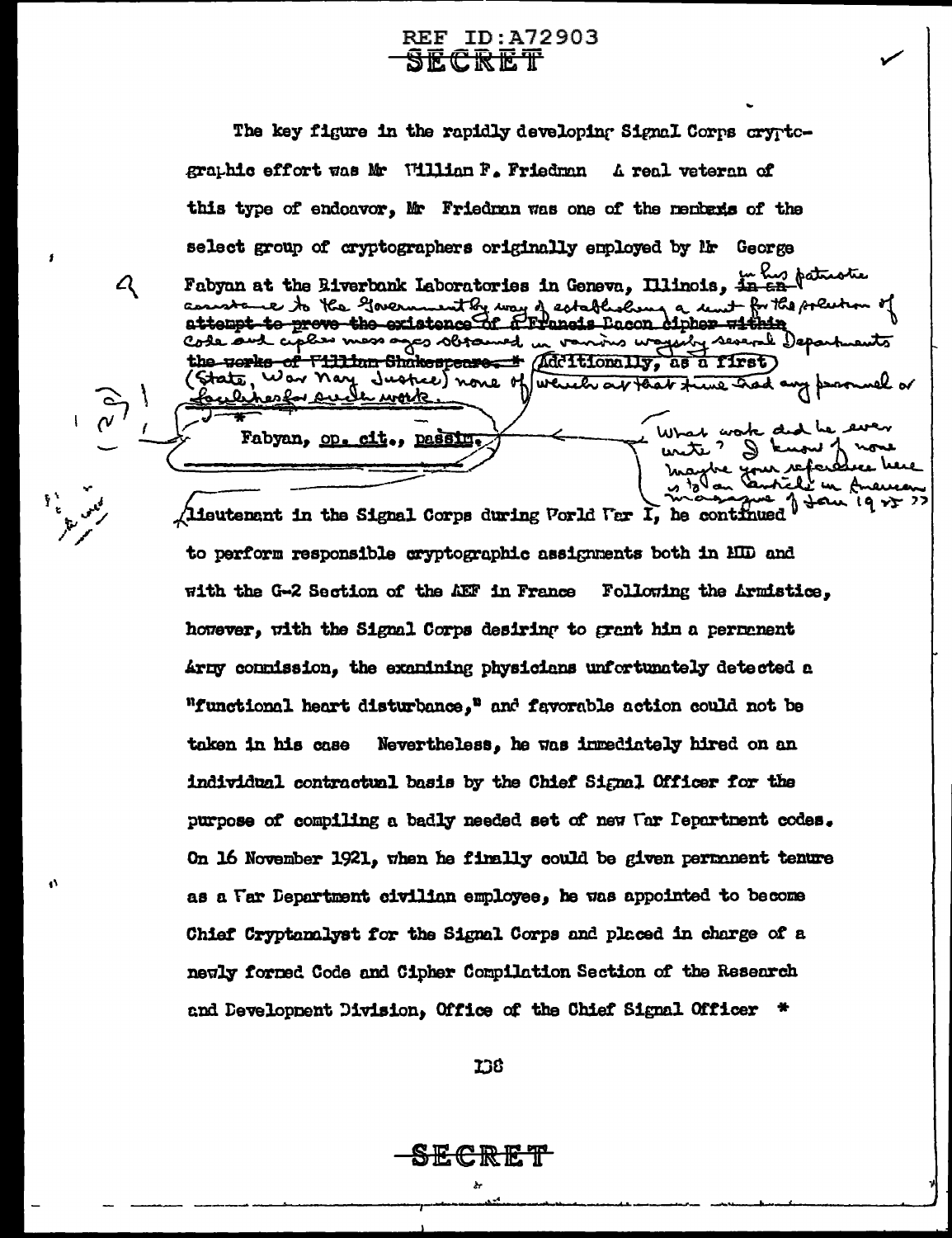### R怎取, 但R 恶7平903

"A Lecture on the Origin and Development of the rnv Security Agency, 1914-1947," Confidential, March 1948, p 7, Army Security, "ashington, D C Hereafter cited as "Lecture ASA," Confidential Mr Friedman's initial salary under this new appointment was \$4,500 per annum.

Mr Friedran rerained in this consequential position directly under the Chief Signal Officer until 1930. During this extended period. with the help of only one assistant. he succeeded in carrying the full weight of the entire code compilation load for the "ar Department. He was also personally responsible for the preparation of the first manual covering the subject of cryptenelysis for use by the United States Army \*

1117 as a hunesquappled report who (117) "Elements of Cryptanelysis," intitally as a hunesquappled report upon series of lectures queen at Comp Refed ed, with numerous verse

The principal obstacle standing in the way of satisfactory progress for the Far Pepartment code solution program during these early peacetine years was the serious difficulty constantly encountered in securing sufficient intercepted material upon which to base a suitable analysis Euring Forla Far I, this ratter had been accomplished in a relatively simple ranner by means of confidential arrangements concluded with connercial telegraph conpanies

139

)ECKET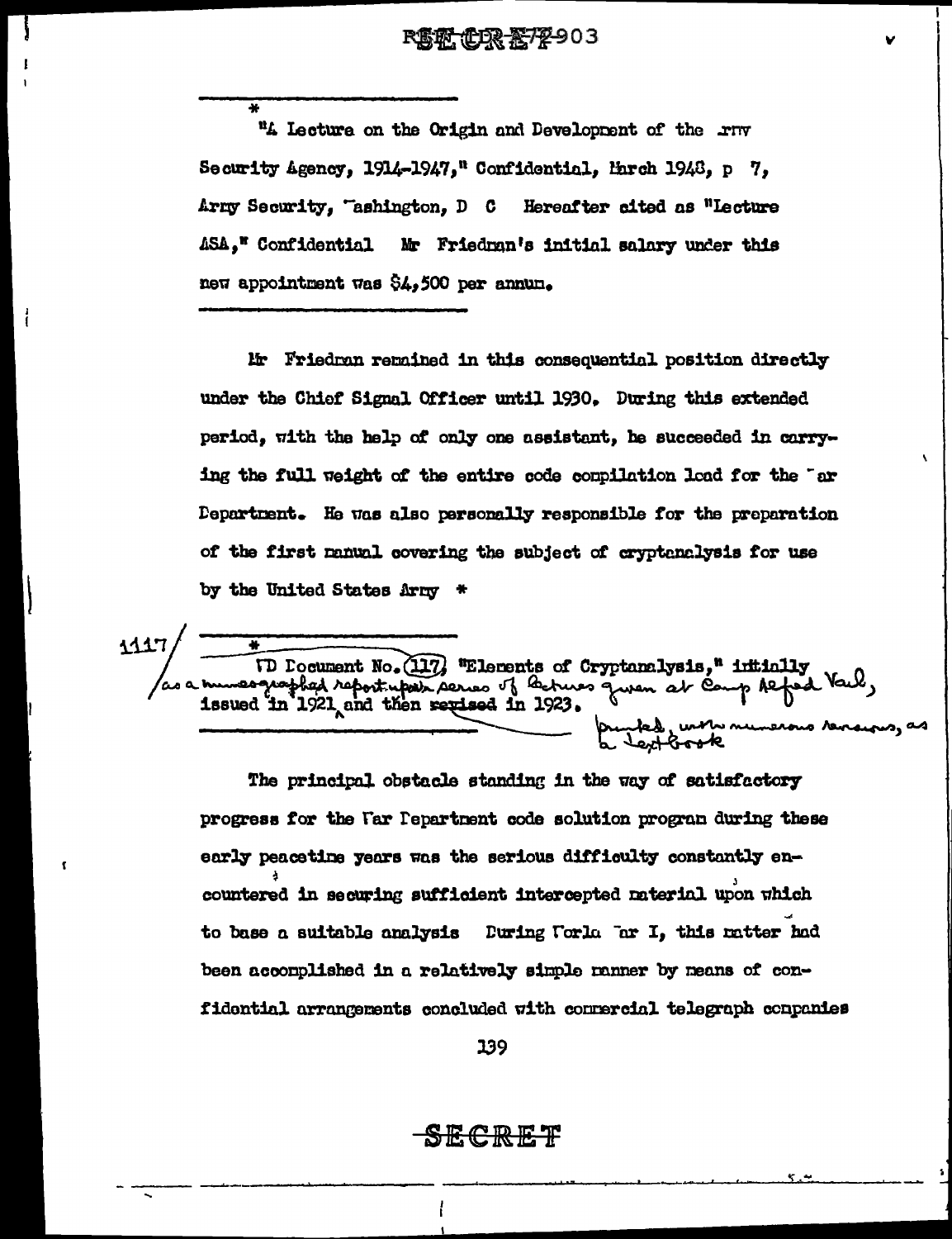## **SREC REC X72903**

period was the N-94 Cipher Device This contrivance, consisting shaft upon which were normited 25 lettered disks, had been "invented" in 1917 by Maj (later Maj Gen ) J 0 Muborgne, Chief of the Engineering and Research Division, Office of the Chief Signal Officer \* In 1921, therefore,

 $\overline{\textbf{t}}$ See: U., CSO, Articles on Cryptography and Cryptonalysis, Pestricted, 1942, pp 109-83 This M-94 device was prectically Wheel Cypher identical, both in form and principle, to the reeden cyli uvented designed in colonial times by Mr Thomas Jefferson Moreover, in 1914, Col Parker Hitt of the Army Signal Corps conceived the same iden, but failed to censtruct any werking nodel thereof,

following a series of security tests which twenty years later turned out to be badly inconclusive, the device was officially adopted as standard Arry equipment. It was later also adopted by Many, medidant the Manuel Corps, and the Coast Great

the post-war shortage of available funds also soon cornenced to throttle the code and ciphor effort of the "ar Iepartment For example, the Dlack Chamber was able to receive its full (100,000 appropriation for FI 1920 only, while the following year this aggregate amount was cut exactly in half  $*$  improver, by 1929,

141

न है।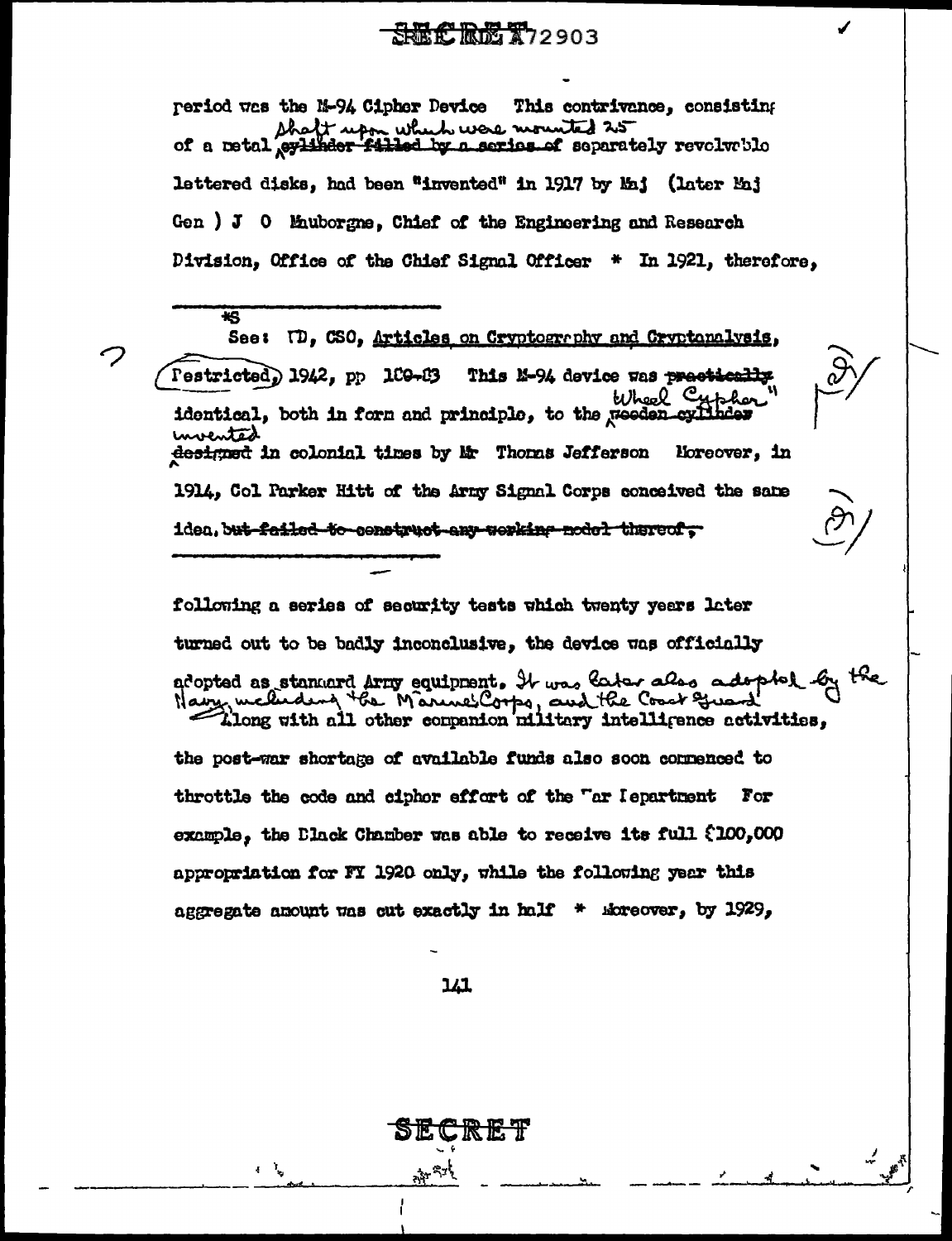**FERE ROE AT 2903** 

reached such an unsatisfactory state that Maj. 0. S. Albright,  $\mathcal{L}_{\beta}(\mathcal{C})$ the MID officer directly in charge of general staff supervision over such functions, decided to prepare a detailed study covering the subject in order to bring the matter forcefully to the attention of his superiors. Then completed, this study strongly urged that all War Department activities of this special nature, including those connected with secret inks, should be concentrated without further delay under the direct supervision of the Chief Signal Officer. The recommendation was promptly accepted in full by Col. Stanley H. Ford, ACofS, G-2, and duly forwarded to the Chief of Staff, along with concurrences from the G-1, G-3, G-4, WPD, and CSO. Finally, on 5 April 1929, this basic change in functional responsibilities for the Far Department received the formal approval of Chief of Staff General C. P. Summerall. \*

Friedman, "History SIS," Secret, Tab "C". See also: Report FY 1926-29, MID 248-20-394, Records of WDGS, MID, National Archives.

Defore much could be accomplished under this new situation in the way of actually completing the transfer of the Uar Department eryptanalytic activities from Now York City to Tashington, D. C., there occurred one of the most amazing events in the entire history of military intelligence. Thus, in March 1929, with a new national administration entering into office, Mr. Henry L. Stimson was

143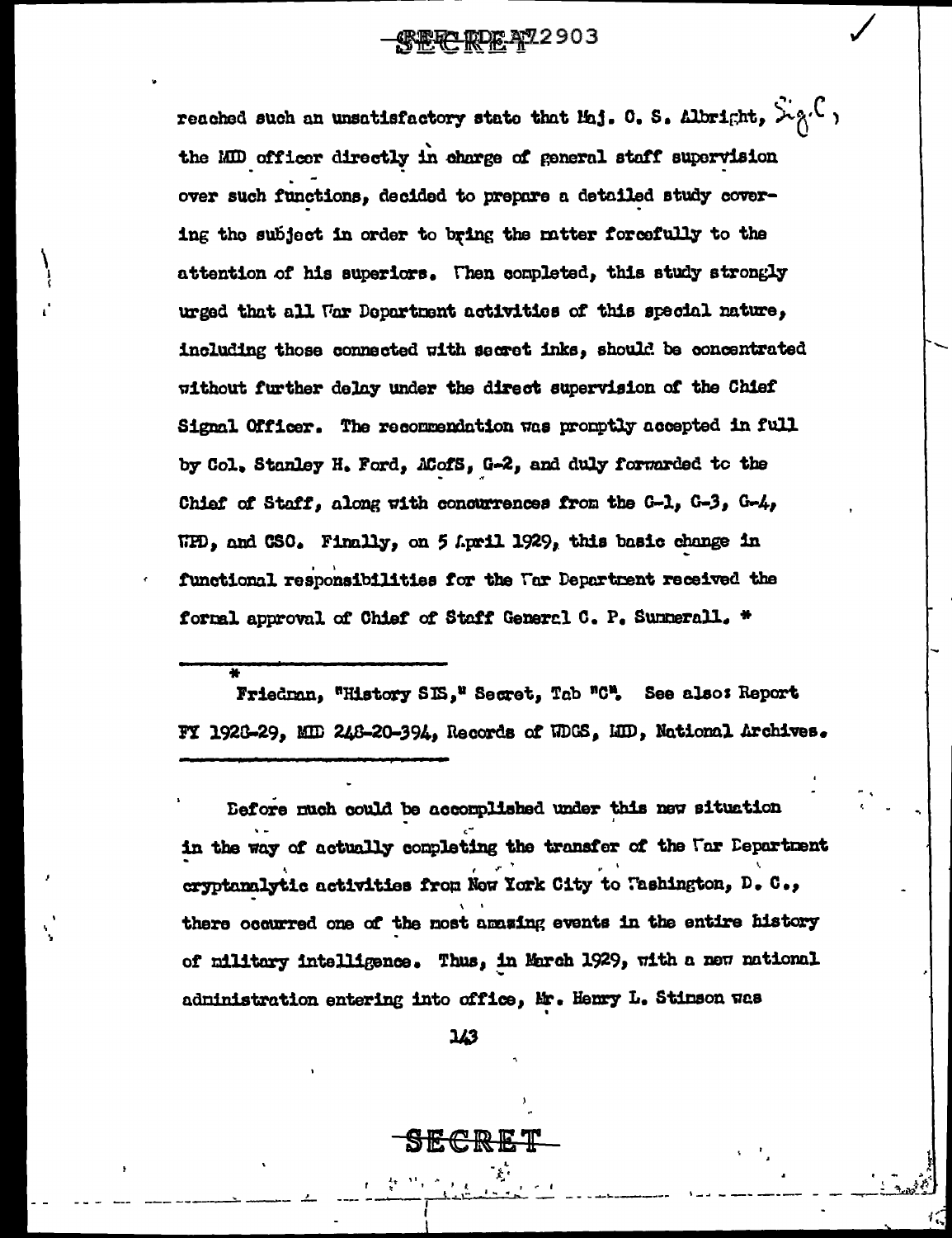appointed Secretary of State. For the first few months of his tenure, no Black Chamber bulletins were presented to hin, in the hope that he might first have an opportunity to become sufficiently criented in his duties to appreciate fully the tremendous inport of their extremely valuable content. Early in May 1929, when the time was considered ripe for such action, several translations of Japanese coded messages were then placed on his desk. His reported reaction thereto proved to be both violent and critical. He not only let it be known in no uncertain terns that he regarded the interception of foreign governmental communications as a "highly unsthical" procedure but also directed the State Lepartment to cease innediately all further activities of this particular nature.

Ibid., p. 9. See also: Yardley. op. cit., Chapter XX. There are scattered indications available which night be considered as pointing toward a thesis that this unfavorable decision stenned actually from President Hoover himself, rather than from Mr. Stinson. Such view finds some degree of support from an observation along the lines that, in 1940, when Mr. Stirson became Secretary of I'ar for the second time, he proceeded to receive Weigte" intercept material regularly without any outward display of protest. In this same connection it should also be recalled that Col Van Denan previously had reported a decided unuillingness on the part of Mr. Hoover, while the latter was in charge of the European war relief program in 1919, to cooperate with the American intelligence authorities functioning at the Peace Conference in Paris.

lll

R E T

 $H_{\mathbf{F}}$ 

همالمه

 $\frac{q}{2}$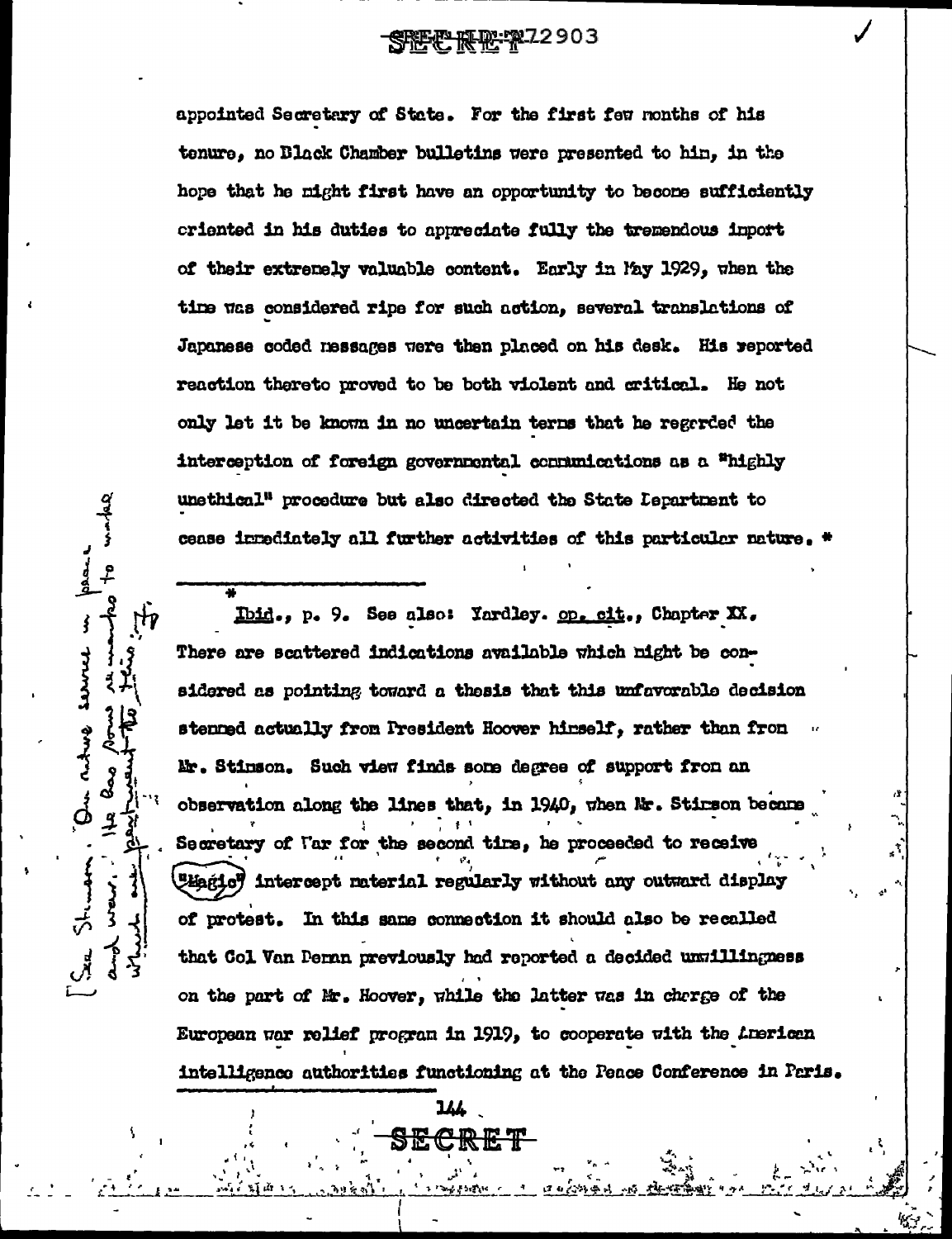# $2^{10}$   $^{12}_{\odot}$   $^{12}_{\odot}$   $^{2903}_{\odot}$

Leccuse Friedran strongly urged that four young civiliens ritheut any previeus experience in exyptological work should be carefully الا لمصالح **Dxbarewel** selected and assigned to the new SIS in order to undergo intensive ન્દર્મ ઉપ r, me cryptological work م هسه به training under his own personal direction This praiseworthy . اسمه project was first officially authorized and then mintained in the Credil then  $+$ face of may subsequent obstacles, larrely through determined Shli support furnished by Maj. David M Crewford, Chief of the Var Plans and Training Hivision, Office of the Chief Signal Officer. \* The

ä.

Canit

 $\frac{4}{\pi}$ 

## $Thid$ ., p. 12.</u>

١ś.

ultimate value to the nation of such a forward looking personnel policy becomes plainly evident upon the realization that, of the men originally selected to participate in this unique type of training, all occupied key positions in communications intelligence during Forld 'ar II and three of then later served as divisional chiefs within the departmental security agency itself \*

The first four men to be chosen under this special training program were Mr (Colonel) Frank B. Rowlett, Mr. (Colonel) Abraham (Colonel) Sinkov, Mr Solomon Kullback, and Mr John B Hurt **They all** developed into outstanding figures in the field of military cryptduring World still serving the tray Security Lysney in  $010(T_R)$ **To Sinkey Hith** a very responsible connectty as late as 1954. ROWLETT SINKOV n la KULLARCE 149 Å

ιy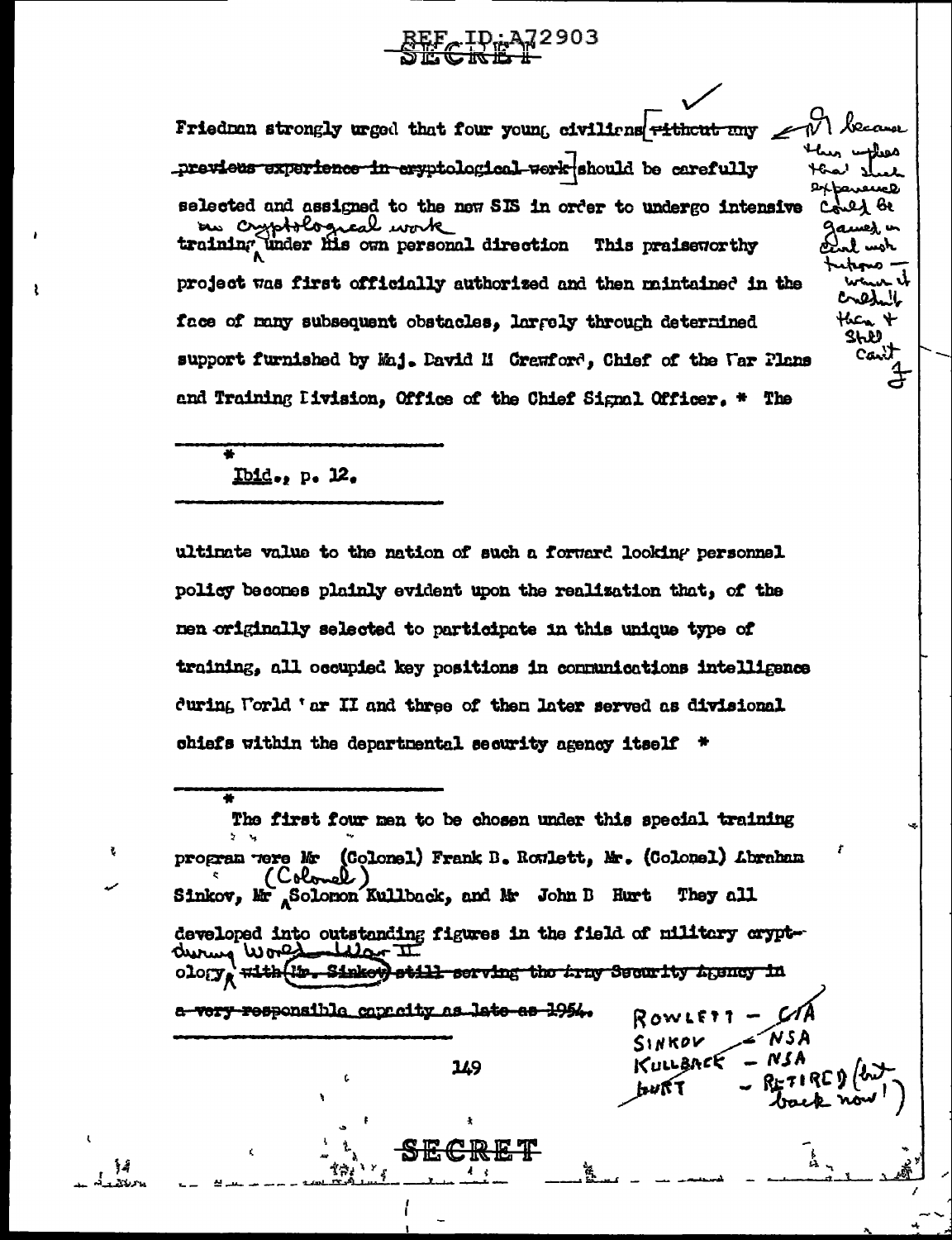### **ERC RDR 47-2903**

2. During FY 1932, the sun of \$200 was allocated to the SIS from available Signal Corps funds for the purpose of procuring equipment and supplies in support of a small secret ink laboratory. Two years later, Mr. A. J. McGrail, a nationally prominent chemist who was also a Military Intolligence Reserve Officer, was persuaded to devote a considerable anount of his personal time to instruct additional personnel concerning secret ink techniques. From this nodest start. the SIS gradually succeeded in organizing an up-todate Laboratory Branch, which continued to function in an outstanding manner for the rest of the peacetime period.  $\star$ 

(Cater heat, Col)<br>Ibid., p. 19. Captrin, McGrail was later transferred to the Signal Corps Reserve.

3. The acquisition of suitable and sufficient foreign coded naterial for satisfying SIS cryptanalytic requirements continued to constitute a major problem for the Signal Corps authorities to solve. Moreover, the Communications Act of 19 June 1934, establishing the Federal Communications Commission, \* failed in any nanner

40 Stat 1064-1105.

to relax the strict prohibitions earlier proclaimed in the Radio Act of 1927 against interception activities in the United States.

152

<del>SECRET</del>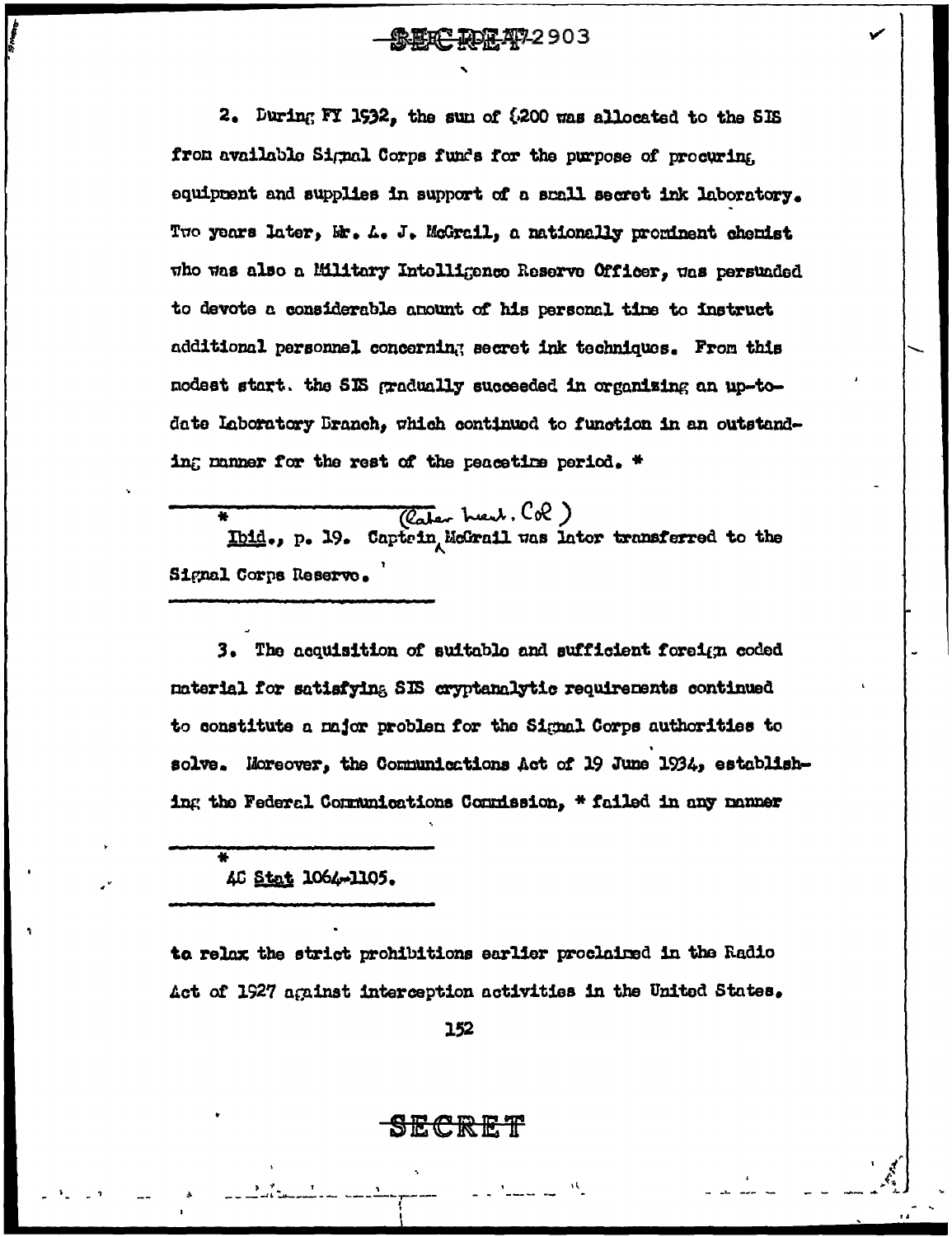**AL2903** 

For this reason, several proposals had been already advanced

prior to 1932, by the responsible military intolligence officials. to install an American intercept station on Chinese territory but this particular project was finally abandoned during that year because of inveterate State Pepartment opposition. The Signal Corps, however, stubbornly continued to operate six widely scattered intercept stations located at Fort Monnouth, N. J.; Fort San Houston, Tex.; Presidio of San Francisco, Calif.; Fort Shafter, Hawaii; Fort McKinley, Philippines, and Quarry Heights, Canal Zone. Unfortunately, the material obtained from these stations atill=rerained unsatisfactory for Uar Department cryptanalytical purposes, since the communication units concerned had to be considered as being primarily occupied in training activities under the direction of their own respective area commanders.  $*$  On 30

"Lecture LSA," Confidential, p. 23.

March 1938, therefore, following a vigorous appeal in the matter to the Chief of Staff, General Malin Craig, by the ACofS G-2, Colonel McCabe, the Chief Signal Officer, General Maubergne, was granted specific authority "to maintain and operate in time of peace under strictist provisions to insure secrecy, such radio intercept and cryptanalytical services as are necessary for training and national defense purposes."  $*$  This nomentous decision

153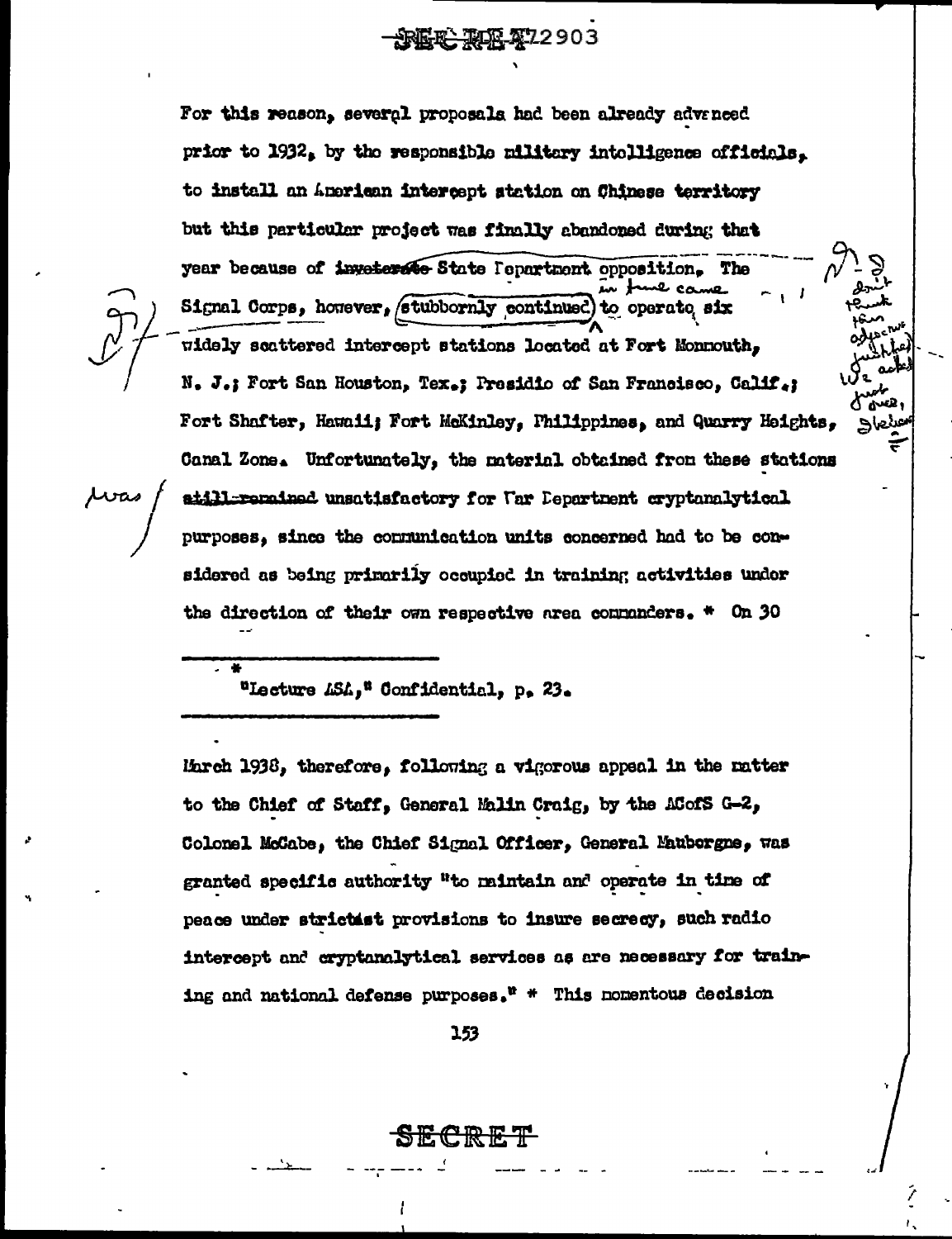### REF ID:A72903 SECRET

Arny Field Code **Tar Department Confidential Code** Division Field Code Air-Ground Linison Code Alphabats for 14-138 Cipher Device \*

See: "General Mobilization, Unit Plan and Accompanying Papers," 1 Jul 36, Confidential, MID f/w 24-461-490a, Records of WDGS, MD, National Archives.

5. Lack of adequate funds to sustain vital research and development for communications intelligence equipment was of grave concern to the SIS authorities during the early stages of the operations of that agency. Accordingly, electric control for a machine designed to speed up encoding and decoding procedures could not make an initial appearance until 25 July 1933, when a patent covering an invention of this type was filed on behalf of Mr. Friedman himself. \*

٬

Designated as the "M-134-4 Converter," this new machine was completed by 1937 but, due to subsequent fund limitations, only a few models, were actually available for use at the time of Pearl Harbor. See: "Lecture ASA," Confidential, pp. 18 and 25. On 2 Apr 36, all SIS inventors, including Mr. Friedman, made a complete assignment of their individual patent rights to the Secretary of Nar.

Early in 1935, enough money was also secured enabling the SIS to purchase several IBM machines for necessary assistance in the RENT 156

 $\mathcal{A}=\sum_{i=1}^{n}a_{i}$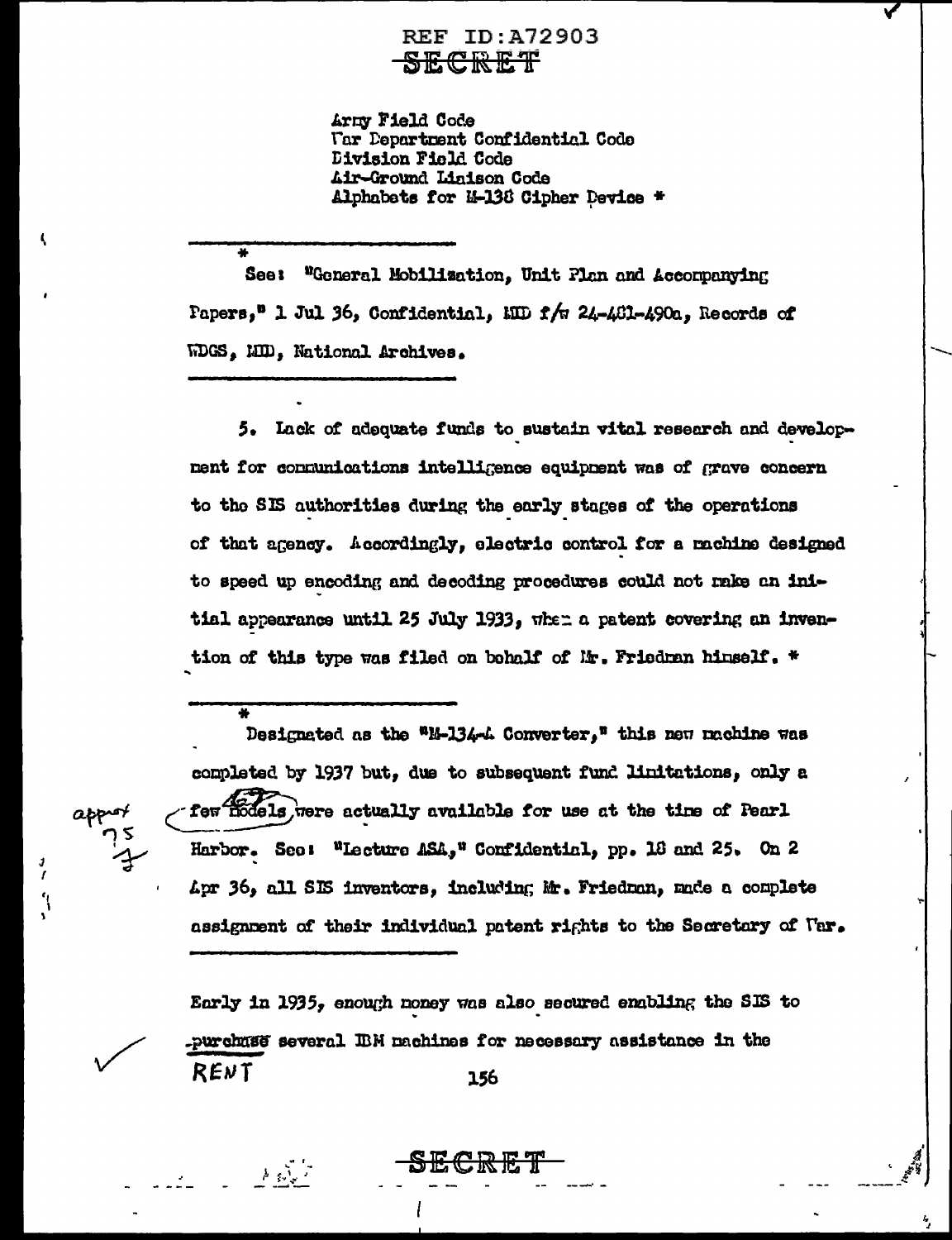### **REF ID:A72903**

### <del>SECRET</del>

performance of its many complicated mathematical tasks. \* Important

See: "Supplement to Annual Report of Chief Signal Officer for FY 1936," OC Sig 319.1, National Archives.

improvements were further introduced relating to manual cipher the Strip Cipler. devices for use in the field, through the adoption of c new contrivance nade un of lettered paper strips which could be inserted along a flat metal container and a hand-operated code converter recently developed by the Swedish inventer Mr. Doris Hagelin. \*

"Lecture ASA," Confidential, p. 17.

Finally, toward the latter part of the period, significant progress was reached in the construction of an electrical automatic coding and decoding mohine that gave distinct pronise of being able to satisfy all of the official military characteristics previously formulated for guiding developments along such lines. \* The basic

 $\bullet$ See:  $\underline{\text{Ind}}_{\bullet}$ , pp. 26-28.

principles involved in this particular mechine were promptly revealed to the communications authorities of the Navy, so that this extremely valuable piece of military intolligence equipment could be effectively standardized between the two services without delay.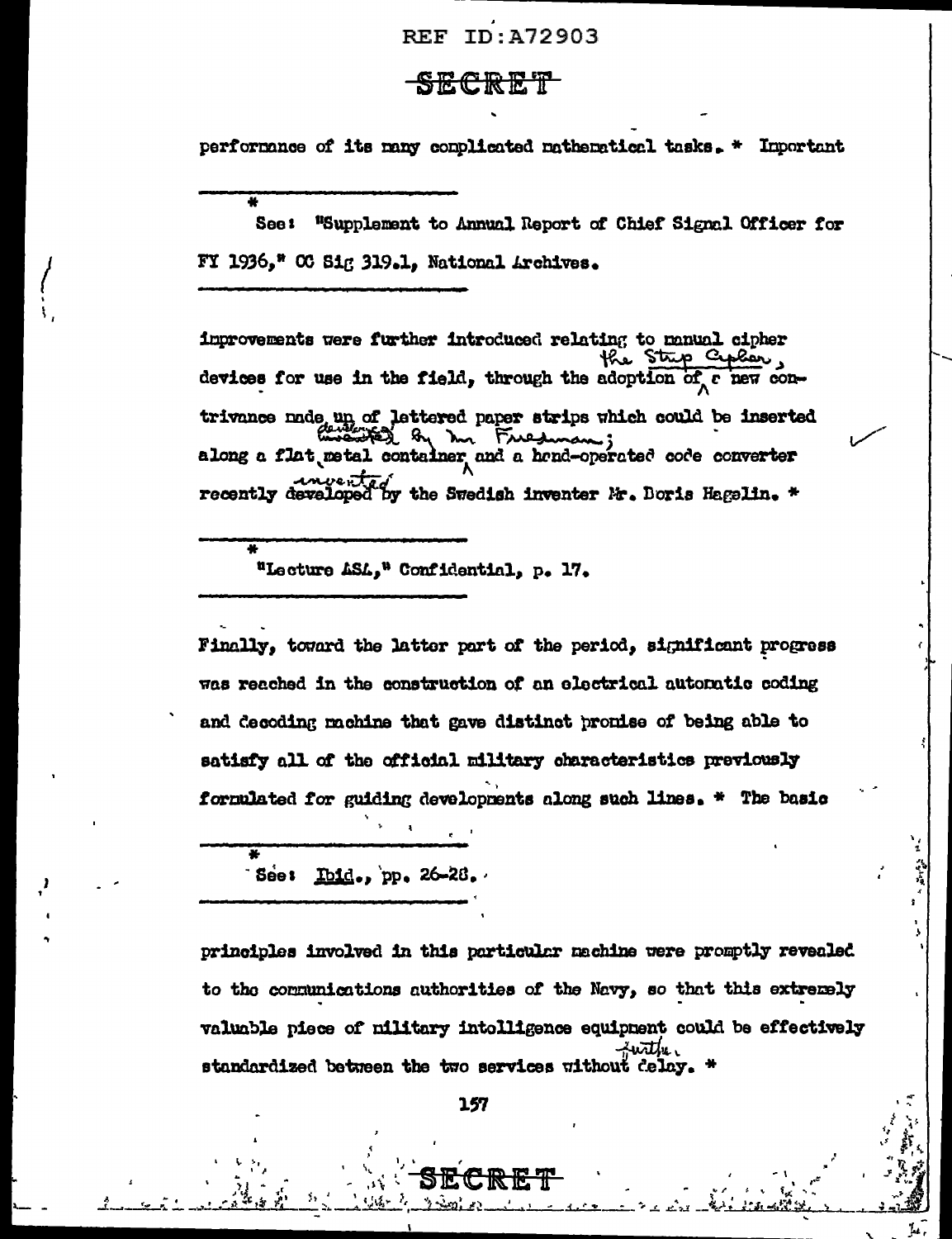$REF$   $ID: A72903$   $-$ 

# $SEGREF$

110479

045186

I > .,,  $\overline{\phantom{a}}$ ---

.

 $\vdash$ 

...

### A REVIEW OF THE HISTORY OF THE MILITARY INTELLIGENCE DIVISION, DEPARTMENT OF THE ARMY GENERAL STAFF

The section, "PEACETIME NEGIECT,  $1919 - 1941$ " will not be commented upon because the reviewer does not feel competent to do so, since he is only familiar with this section in a general historical way.

The section, "CODES AND CIPHERS," is well written, and as far as can be checked against records of the Army Security Agency, is as complete as a short chapter could be. Only a few corrections were noted and these were not serious.

On page 137 there is a reference to Herbert O. Yardley's book, "The American Black Chamber." Although in this case, the statements cited here are substantially correct, other statements in his book should be checked against known sources before being relied upon.

The last sentence on page 140 needs clarification. Although the Cipher Device M 94 was in wide use throughout the Army, there were also available, in limited numbers, two high grade converters for use in important message centers. These were Converters M-134A and M-134C. The first converter was placed in service in Corps Areas arid major Headquarters in late 1937. The second converter was issued in late 1941. Converter M-134A was declared obsolete in 1943 after Converter K-134C was in full use. The Cipher Device M 94 was also declared obsolete in 1943.

In the Cipher Device M  $94$ , and similar devices, there were four separate inventors. The first was Jefferson, who was the first and original inventor in colonial times. The second was Etienne Bazeries, of France, who invented a similar device in 1891, and had no knowledge of Jefferson's invention. The third was Captain Parker Hitt, who also without knowledge of either Jefferson or Bazeries devices, conceived the same idea. The fourth, and last, was General Mauborgne. He had examined Hitt's invention in 1917, and about 1920 made the M  $94.$ 

The last paragraph on page 149 is not accurate. Mr. Sinkov is not. with the Army Security Agency but is with the National Security Agency (NSA). Kr. Rowlett is presently with the CIA, Mr. Kullback is unth NSA, and Mr. John Purt has retired.

On page 156, there were 69 of this Converter in use. It was almost in rossible to secure funds for development of nachines, and still harder to get money to manufacture them.

On the same page in reference to the IBN machines. These were rented, not purchased.

- ~. \ ':'tf'...... l.:"~~-' ~-.. ...\_.:\_ 'lr ,., lid~-.., *1- ...* ee~~ ',(

~~.c\_e.{ .. ~ ~~--~~~~ ....... -~--.'------"~~~~ ~--;%.LI' ... .,, \ ... .,

I -